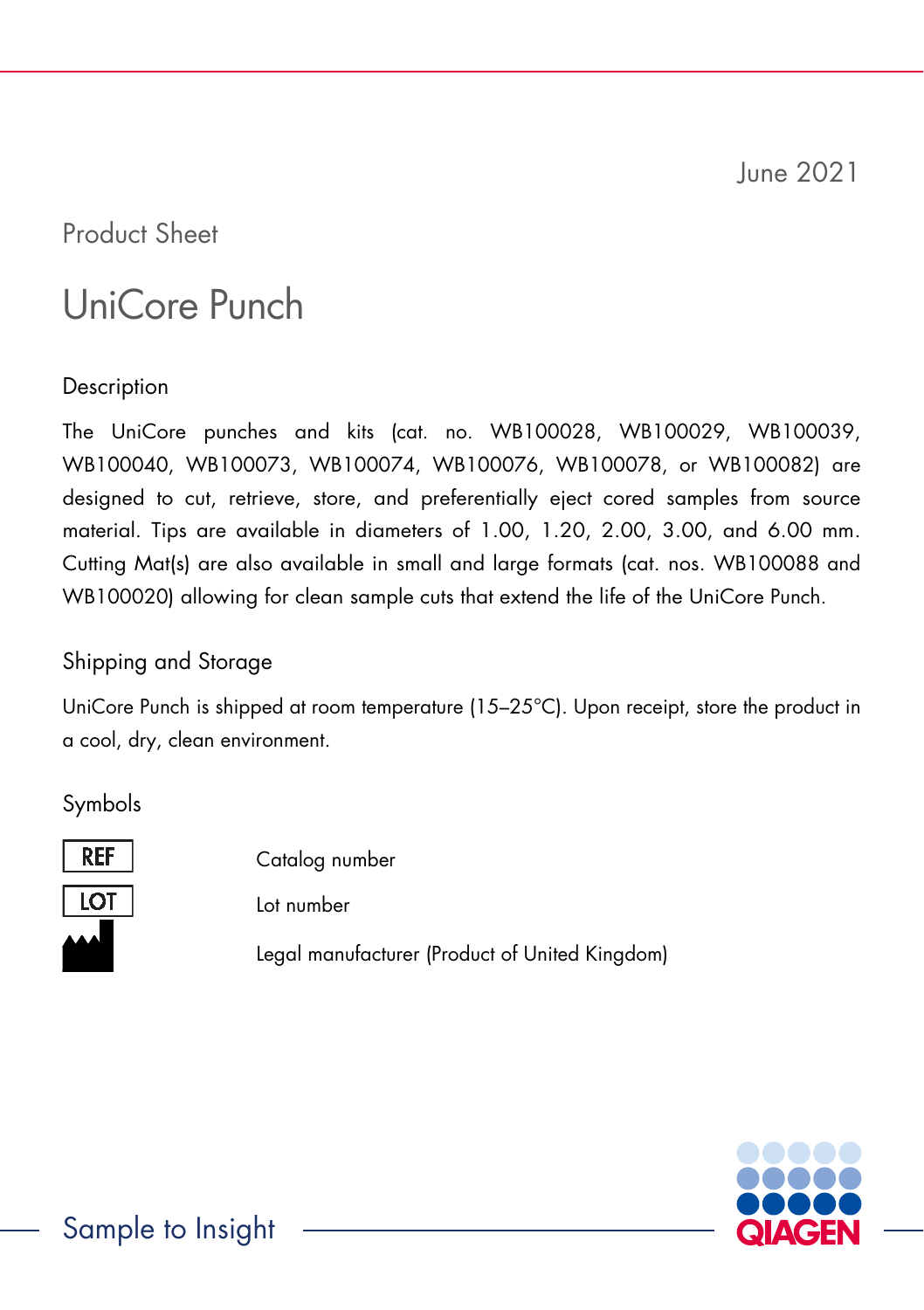#### Quality Control

In accordance with QIAGEN's ISO-certified Quality Management System, each lot of the UniCore Punch Kits is tested against predetermined specifications to ensure consistent product quality.

## Safety Information

When working with chemicals, always wear a suitable lab coat, disposable gloves, and protective goggles. For more information, please consult the appropriate safety data sheets (SDSs). These are available online in convenient and compact PDF format at www.qiagen.com/safety, where you can find, view, and print the SDS for each QIAGEN kit and kit component.

#### Materials required

- UniCore Punch Kit (4 punchers and 2 cutting mats) 1.20 mm, 2.00 mm, 3.00 mm, or 6.00 mm (cat. nos. WB100028, WB100029, WB100039, WB100040)
- Optional: UniCore Punchers (25 each) 1.00 mm, 1.20 mm, 2.00 mm, 3.00 mm, or 6.00 mm (cat. nos. WB100073, WB100074, WB100076, WB100078, WB100082)
- Optional: Separate Cutting Mat (cat. no. WB100020, WB100088)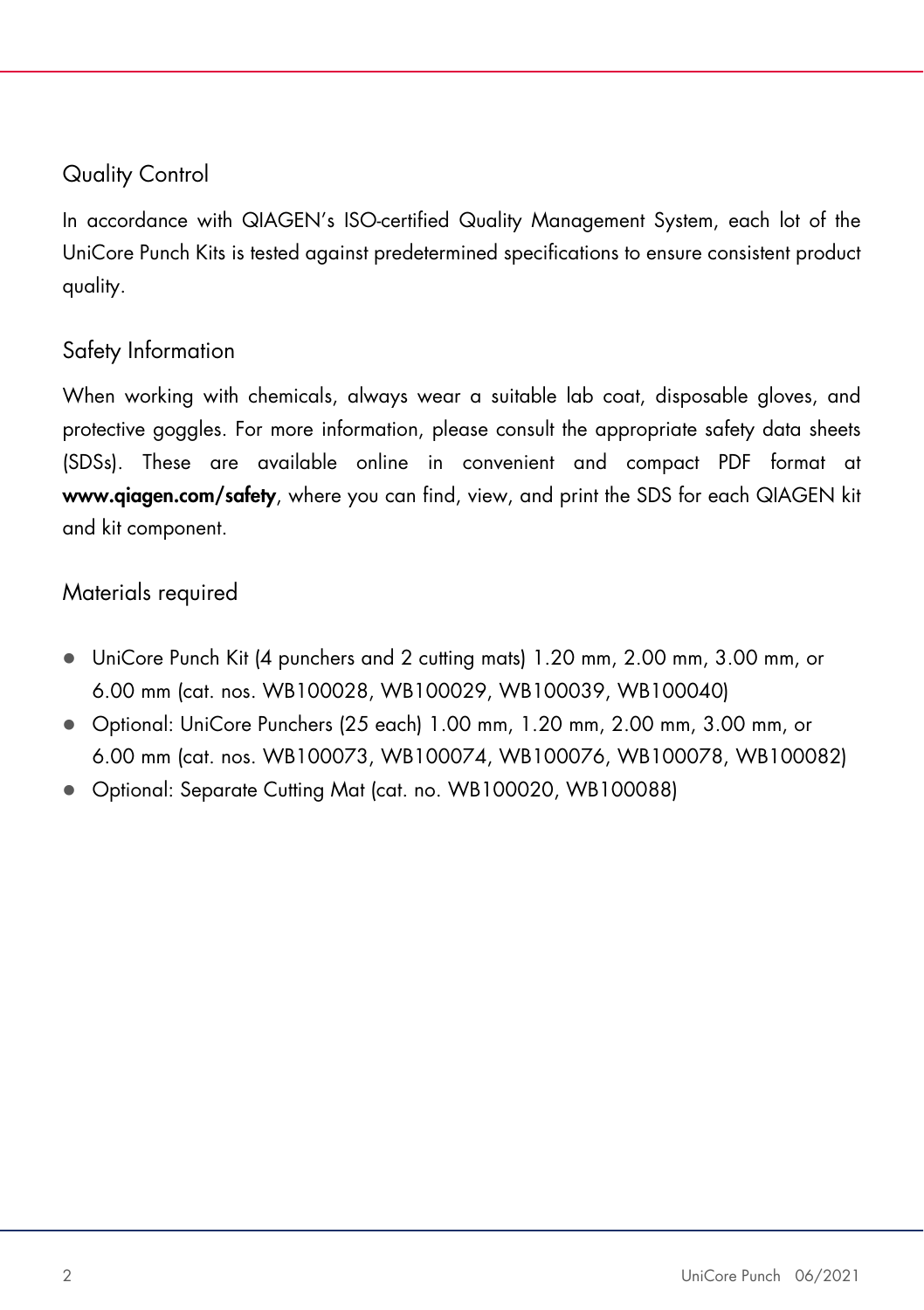### Procedure

#### Processing samples with the UniCore Punch

1. Position the source material on the cutting mat and remove the cover cap from the UniCore Punch tip through gentle twisting. Firmly grip the UniCore Punch (as shown in [Figure 1\)](#page-2-0) or in other comfortable position.

Note: The tip is best positioned at a right angle above the target



Figure 1. Gripping position with UniCore Punch

<span id="page-2-0"></span>2. Use the free hand to hold the mat and material steady. Push the tip downwards into the source material with a semi-circular rotation until the tip passes through the source material and contacts the Cutting Mat.

Important note: Do not depress the plunger when coring sample.

<span id="page-2-2"></span>3. Lift the UniCore Punch away from the source material with the cored sample stored in the cutting tip.

Note: After coring, the sample is temporarily stored in the hollow cutting tip ready for preferred ejection. The device can be rested on its side without loss of sample.

<span id="page-2-3"></span>4. To eject the sample, position the tip over the target and depress the plunger (as shown in [Figure 2\)](#page-2-1).



<span id="page-2-1"></span>Figure 2. Ejecting the cored sample into the target tube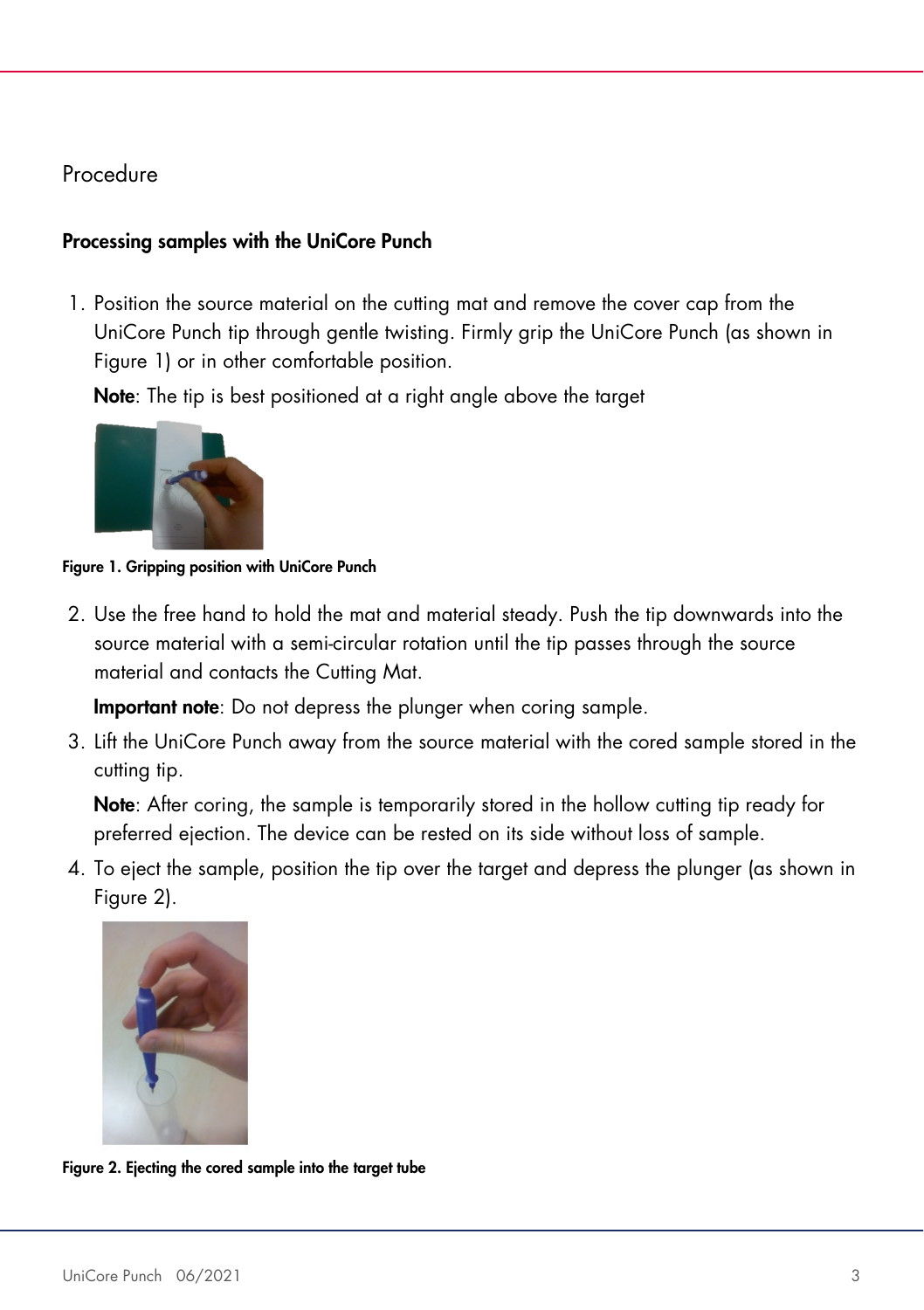#### Cleaning procedure

The following cleaning procedure should be followed after daily operation:

- 1. Put on laboratory-appropriate PPE.
- 2. Take a stock of 100% ethanol and pour an adequate amount into a clean container.
- 3. Dip the UniCore Punch tip into the ethanol solution and swirl for 3–5 s.
- 4. Remove from the liquid and let air-dry for 3–5 s.
- 5. Repeat steps [3](#page-2-2) and [4.](#page-2-3)
- 6. Tap the end of the tip on a clean tissue to remove any excess ethanol.
- 7. Wipe the UniCore Punch tip with a clean dry tissue.
- 8. Let the components dry thoroughly for at least 10 min before next use.
- 9. Store the UniCore Punch according to manufacturer's recommended protocol.

| Product                   | <b>Contents</b>                     | Cat. no. |
|---------------------------|-------------------------------------|----------|
| UniCore Punch Kit 1.20 mm | 4 pieces (including 2 cutting mats) | WB100028 |
| UniCore Punch Kit 2.00 mm | 4 pieces (including 2 cutting mats) | WB100029 |
| UniCore Punch Kit 3.00 mm | 4 pieces (including 2 cutting mats) | WB100039 |
| UniCore Punch Kit 6.00 mm | 4 pieces (including 2 cutting mats) | WB100040 |
| UniCore Punches 1.00 mm   | 25 pieces                           | WB100073 |
| UniCore Punches 1.20 mm   | 25 pieces                           | WB100074 |
| UniCore Punches 2.00 mm   | 25 pieces                           | WB100076 |
| UniCore Punches 3.00 mm   | 25 pieces                           | WB100078 |
| UniCore Punches 6.00 mm   | 25 pieces                           | WB100082 |

#### Ordering Information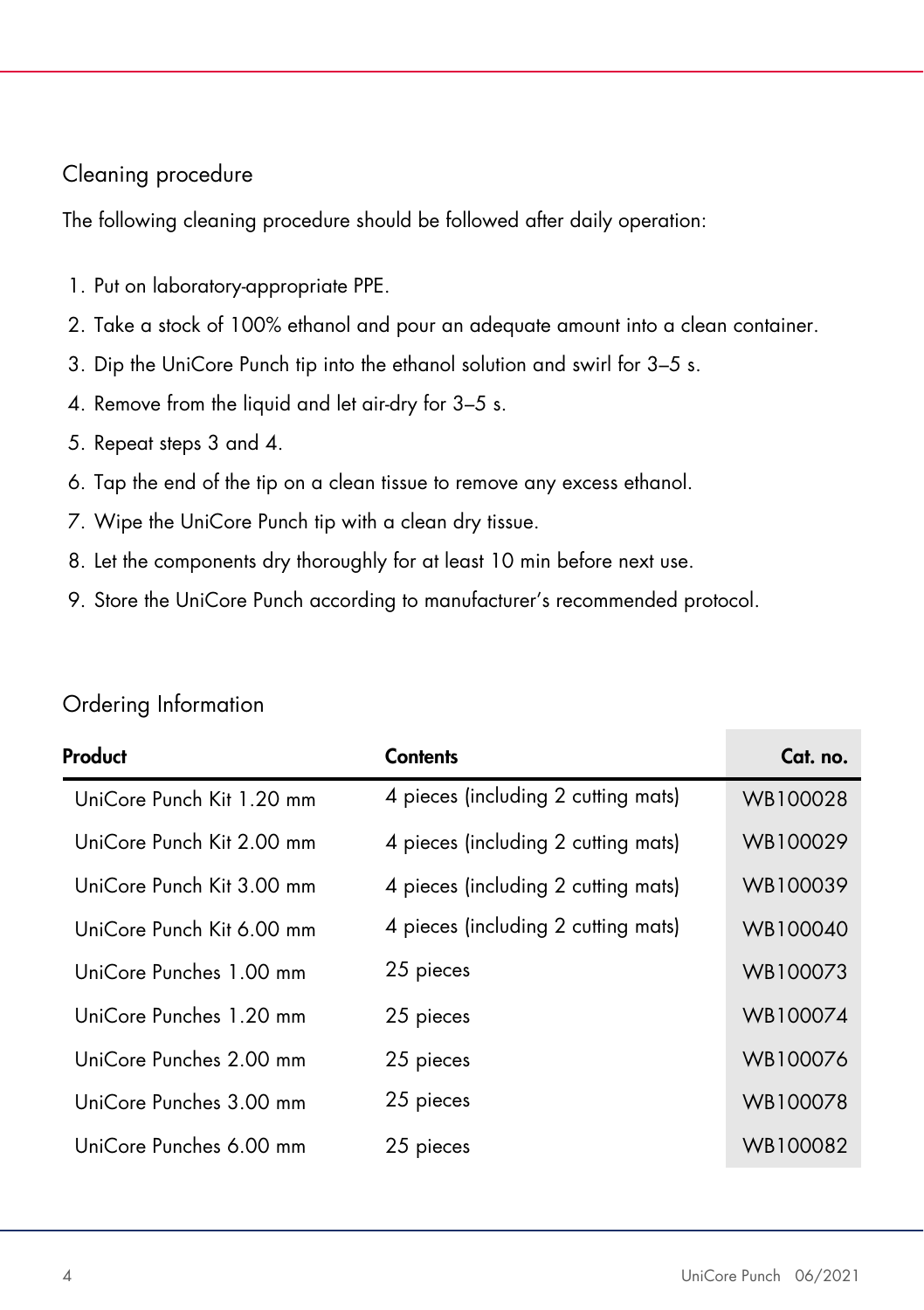| Product                            | <b>Contents</b>                                   | Cat. no. |
|------------------------------------|---------------------------------------------------|----------|
| Cutting Mat $(2.5'' \times 3.0'')$ | For clean sample cuts from FTA/FTA<br>Elute Cards | WB100088 |
| Cutting Mat $(6'' \times 8'')$     | For clean sample cuts from FTA/FTA<br>Elute Cards | WB100020 |

UniCore Punch Kits are intended for molecular biology applications. These product are not intended for the diagnosis, prevention, or treatment of a disease.

All due care and attention should be exercised in the handling of the products. We recommend all users of QIAGEN® products to adhere to the NIH guidelines that have been developed for recombinant DNA experiments, or to other applicable guidelines.